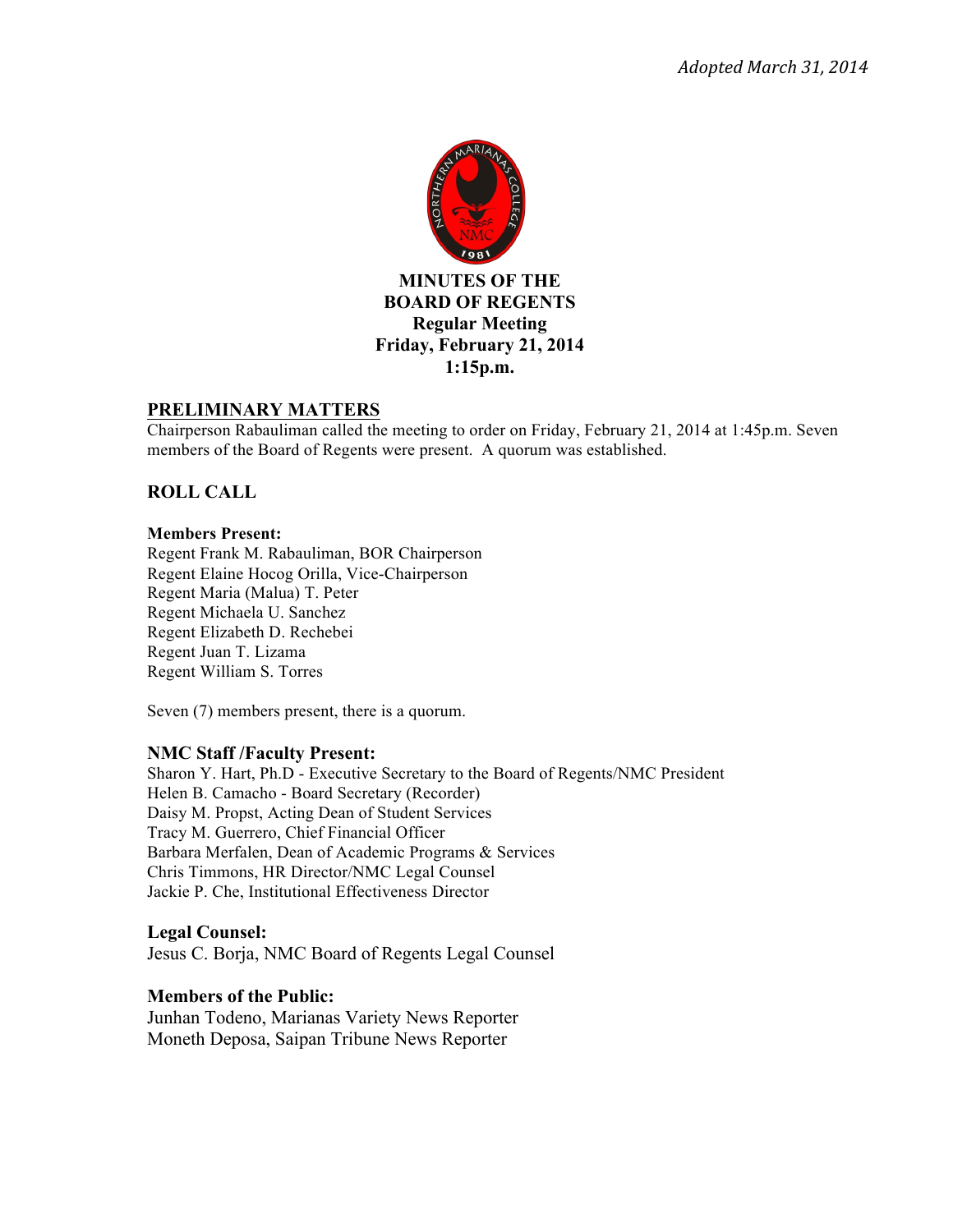## **SUSPENSION OF THE RULES OF ORDER**

Regent Lizama motioned to suspend the rules of order to allow the Chairperson to apply his privilege to make comments and seconded by Regent Orilla. Chairperson Rabauliman congratulated everyone for achieving Accreditation Reaffirmation. Members of the Board also echoed the same sentiments and congratulated the NMC Staff, Faculty, and Students for their commitment and hard work.

## **ADOPTION OF AGENDA**

Regent Peter motioned to adopt the meeting agenda and seconded by Regent Rechebei with some amendments to delete Board Policy No. 2004 - College Surveys; Board Policy No. 7012 – Fees and Refunds; and Board Policy No. 7013 – Student Activity Fees. And add several items to the agenda: Policy No. 2003 – Institutional Values; Miscellaneous item; Executive Committee Report. Regent Rechebei requested the Standing Committee Reports in the following order: Personnel Committee; Fiscal Committee; Program Committee, and Executive Committee. All members voted yes, the motion passed.

## **MEETING MINUTES FOR ADOPTION**

Regent Orilla motioned to adopt the October 14, 2013 continued October 15, 2013 Regular meeting minutes and seconded by Regent Peter. After much discussion, Regent Orilla withdrew her motion and all of the members agreed to table the meeting minutes for further review.

- 1. October 14, 2013 Continued October 15, 2013 Regular Meeting Tabled
- 2. December 06, 2013 Continued December 16 & 17 2013 Regular Meeting Tabled.
- 3. January 17, 2014 Regular Meeting Tabled.

# **PUBLIC COMMENTS**

Individuals may orally testify on items on the agenda during the Public Comment Period. Written testimony is also accepted. Testifiers are requested to limit their testimony for five (5) minutes. – There is no public comment.

## **REPORTS AND ACTION FROM STANDING COMMITTEES PERSONNEL COMMITTEE REPORT:**

Regent Lizama, Personnel Committee Chair provided a committee report. He indicated that his committee met on February 03, 2014. His committee reviewed the Salary Adjustment but no action was taken.

# **FISCAL COMMITTEE REPORT**:

Regent Torres, Fiscal Committee Chair provided a committee report. He highlighted the following. Other recommendations are reflected in the committee report and incorporated in by reference in the minutes. The committee recommends action on the fiscal committee report.

- 1. NMC's proposed Option No. 1 on salary adjustments **Recommendation:** Committee will recommend action and support of the NMC's proposed Option No. 1 on salary adjustments.
- 2. WASC Senior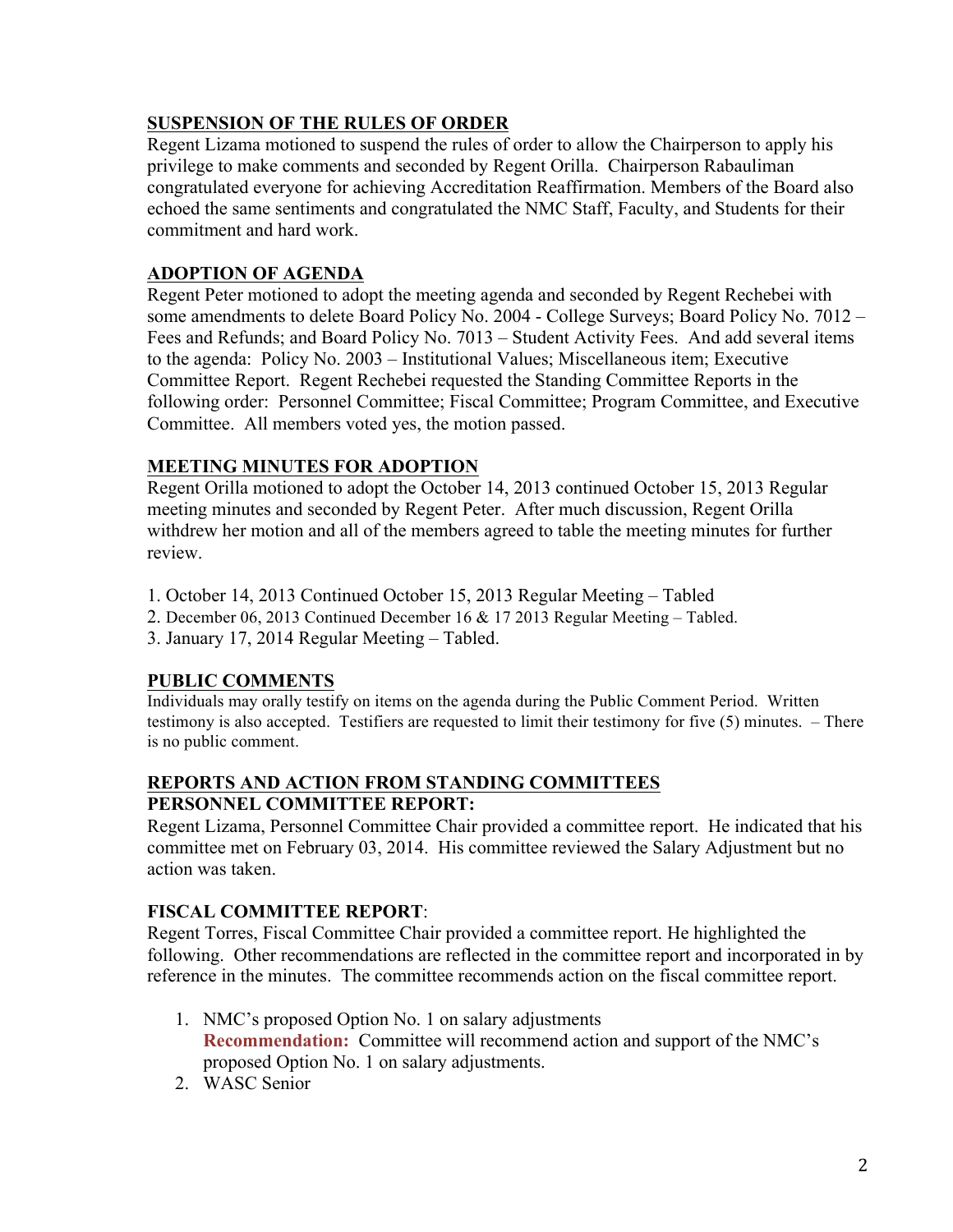**Recommendation:** The Committee in its own review of the proposal to change its Accreditor of Record from ACCJC to the Senior Commission supports this action.

- 3. CW Fees **Recommendation:** There was a recommendation from the committee that the CW Fees be proportionately invested in Tinian and Rota.
- 4. NMC Foundation

### **PROGRAM COMMITTEE REPORT:**

Regent Rechebei, Program Committee Chairperson provided an update. She highlighted the following:

- 1. College Completion Agenda: A Call to Action **Recommendation:** Committee will recommend support.
- 2. NMC 2015-2020 Strategic Plan **Recommendation:** Committee will endorse this action.
- 3. Program Committee Work plan **Recommendation:** Committee will accept the work plan dated as of February 21, 2014.
- 4. Initial Accreditation with WASC Senior **Recommendation:** Committee endorses this action.
- 5. Board Policy No. 3006 Articulation **Recommendation:** Committee will endorse this action.
- 6. Board Policy No. 2003 Institutional Values **Recommendation:** Committee will recommend second reading.

### **NMC 2015-2020 Strategic Plan:**

Regent Orilla motioned to adopt the NMC 2015-2020 Strategic Plan and seconded by Regent Sanchez.

- Yes Regent Orilla Regent Sanchez Regent Peter Regent Rechebei
- No Regent Torres Regent Lizama

#### **Initial Accreditation with WASC Senior:**

Regent Orilla motioned to endorse the WASC Senior Self Study Report under Pathway B and seconded by Regent Sanchez. Regent Torres added that the Fiscal Committee is also endorsing this action. All seven members voted yes, the motion passed.

#### **Board Policy No. 3006 – Articulation:**

This policy is adopted for first reading only and it is with the committee for further review.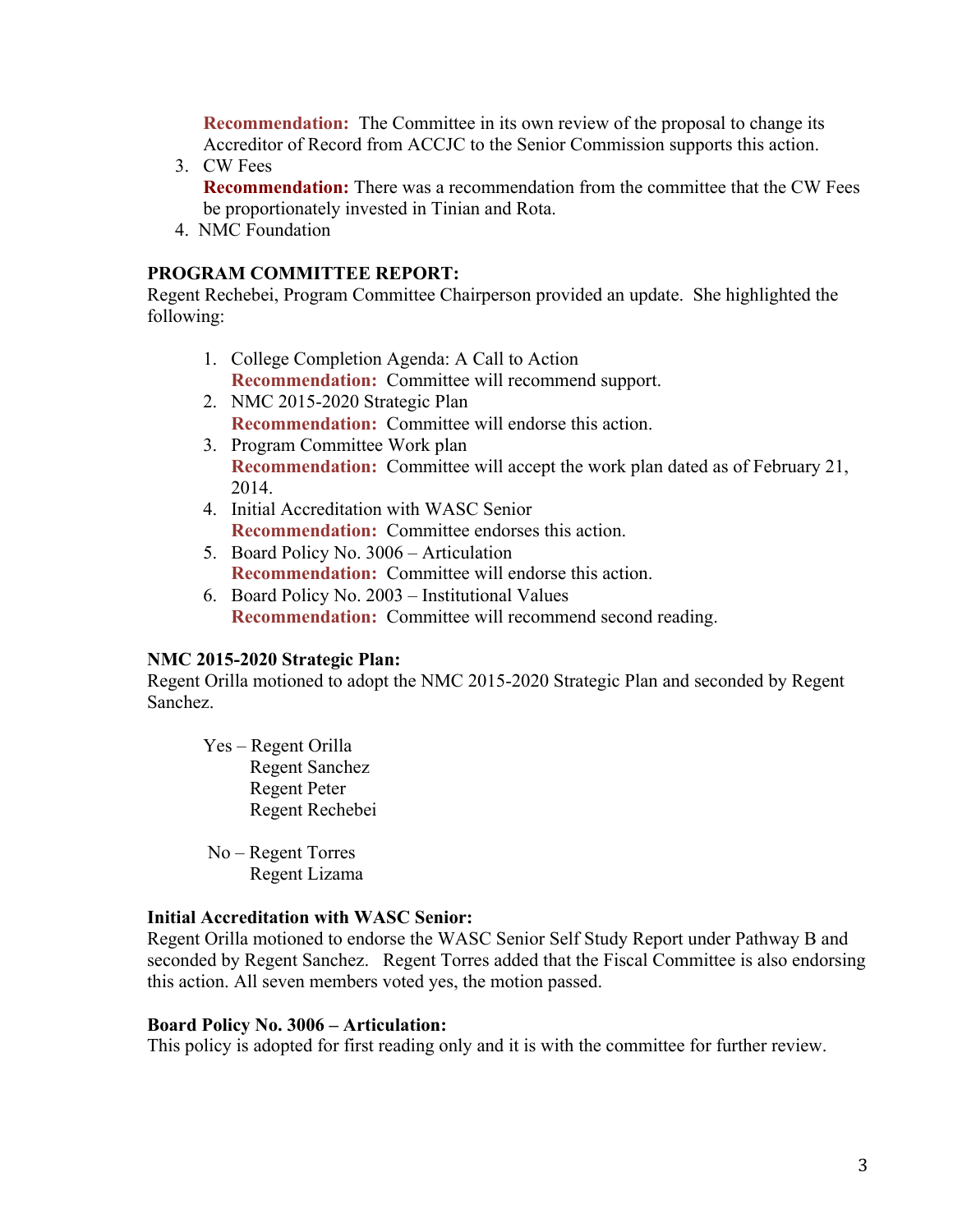### **Board Policy No. 2003 – Institutional Values:**

This policy is adopted for first reading only and it is with the committee for further review.

### **NMC's proposed Option No. 1 on salary adjustments:**

Regent Lizama motioned to endorse Option No. 1 on salary adjustments and seconded by Regent Sanchez. All seven members voted yes, the motion passed.

### **EXECUTIVE COMMITTEE REPORT**

Chairperson Rabauliman provided an update on a recent meeting with all of the Committee Chairpersons. He highlighted the following:

- 1. Calendar of Events
- 2. Student Management System Dr. Hart indicated that the college would be implementing this new system in the fall of 2014.
- 3. BOR Portal is ready for the Board's use.
- 4. President's Travel
- 5. Board's Travel
- 6. Board Retreat

### **NMC EXECUTIVE REPORTS**

#### **President's Report:**

Sharon Y. Hart, Ph.D., NMC President informed the board that her report is in the packet. She added that there is going to be a huge Reaffirmation Celebration and all are invited to attend. Additionally, she apprised the board on the status of the WASC Senior Substantive Change for a new Baccalaureate program in Business.

### **Chief Financial Officer Report:**

Tracy M. Guerrero, Chief Financial Officer Report provided an update of the fiscal status of the college. She highlighted the following:

- 1. FY2014 YTD Consolidated Statement of Revenues and Expenditures (Unaudited as of January 31, 2014).
- 2. FY2014 YTD Revenues over Expenditures
- 3. FY2014 YTD Revenue by Type
- 4. FY2014 YTD Functional Expenditures by Type
- 5. FY2014 YTD Operations Budget Variance
- 6. \$500,000 Shortfall

### **LEGISLATIVE UPDATES**

Frankie M. Eliptico, External Relations Director provided an update on legislative matters (handout provided). He highlighted the following:

- 1. The House of Representatives and the Senate has introduced a Resolution congratulating NMC for achieving Accreditation Reaffirmation.
- 2. Joint Legislative Meeting with Education Committee set for March 5, 2014 in Building D-1 from 9am – 12pm (located directly across from the NMC Bookstore).
- 3. Annual Report (17-47) to be provided to the legislature.